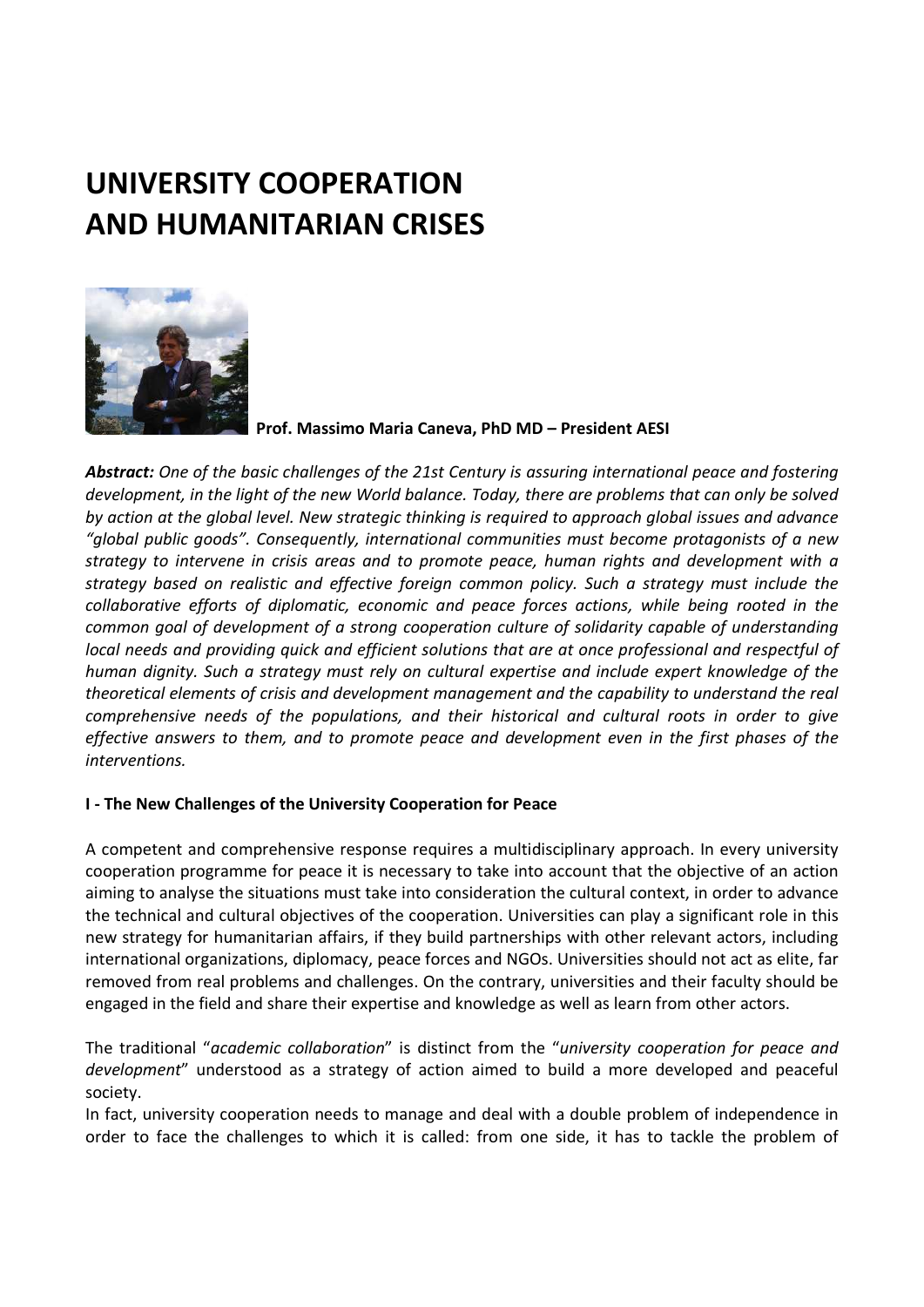research, didactics and operational services naturally built into the academic structure; from the other, it has to deal with the necessity of reconciling technical- scientific interventions, that must be tailored to the real demands of the local populations whose needs become are gradually discovered as the project proceeds. When we speak about university cooperation we don't refer only to the exchange of lecturers and researchers - which is usually the objective of traditional forms of academic collaboration - although this kind of activity may be very useful. University cooperation implies a more general strategy based on both analysis and action, of training and research in the field, of cooperation among the academy and civil institutions, diplomats and international organizations, volunteers and peace forces, in order to provide support in both the prevention and solution of crisis promoting future development.



**JERUSALEM** – **UNTSO HQ** Gen. Michael Finn – UNTSO Force Commander with Prof. Massimo Maria Caneva President AESI

#### **II - Governance of World Crises**

While it seems very difficult to give efficient answers to many dramatic events of our age, we are wondering how to face the present big *world-wide emergencies and crises* which affect mainly the poorest countries of the world or those countries where processes of democratisation are often starting in dramatic situations of civil war or ethnic conflicts. Moreover, it happens very often, that catastrophic events like earthquake, epidemics, volcanic eruption take place in these countries and upset even more the already dramatic conditions in which millions of human beings are living. In facts, if an event of this happens in these countries, we could say that a *crisis in the crisis* is taking place. The crises in Middle East and in Afghanistan, the conflicts in Ex Yugoslavia, in Somalia and in the Central Africa (Lakes District), the chronic unsuccessful of many international programmes in the last crises, teach us that weapons and astonishing military attacks in countries where the people is armed only with their misery, or where the ethnic conflicts divided the populations with dramatic consequences for the new processes of democratisation, can't solve these problems or give relief to these people pain.

On the contrary, with interventions planned referring to a strategy of prevention and co-operation, moved by a real goodwill to respect the human rights, it is possible to foster the peace and the peace is the first step to build up real and useful humanitarian processes of aid. Social and cultural approach with a real diplomacy of peace is in fact the basic conditions that help each citizen to participate freely in the reconstruction of his country and of his own future as well. It is easy to understand that the humanitarian crises need an always new approaching strategy more and more in line to these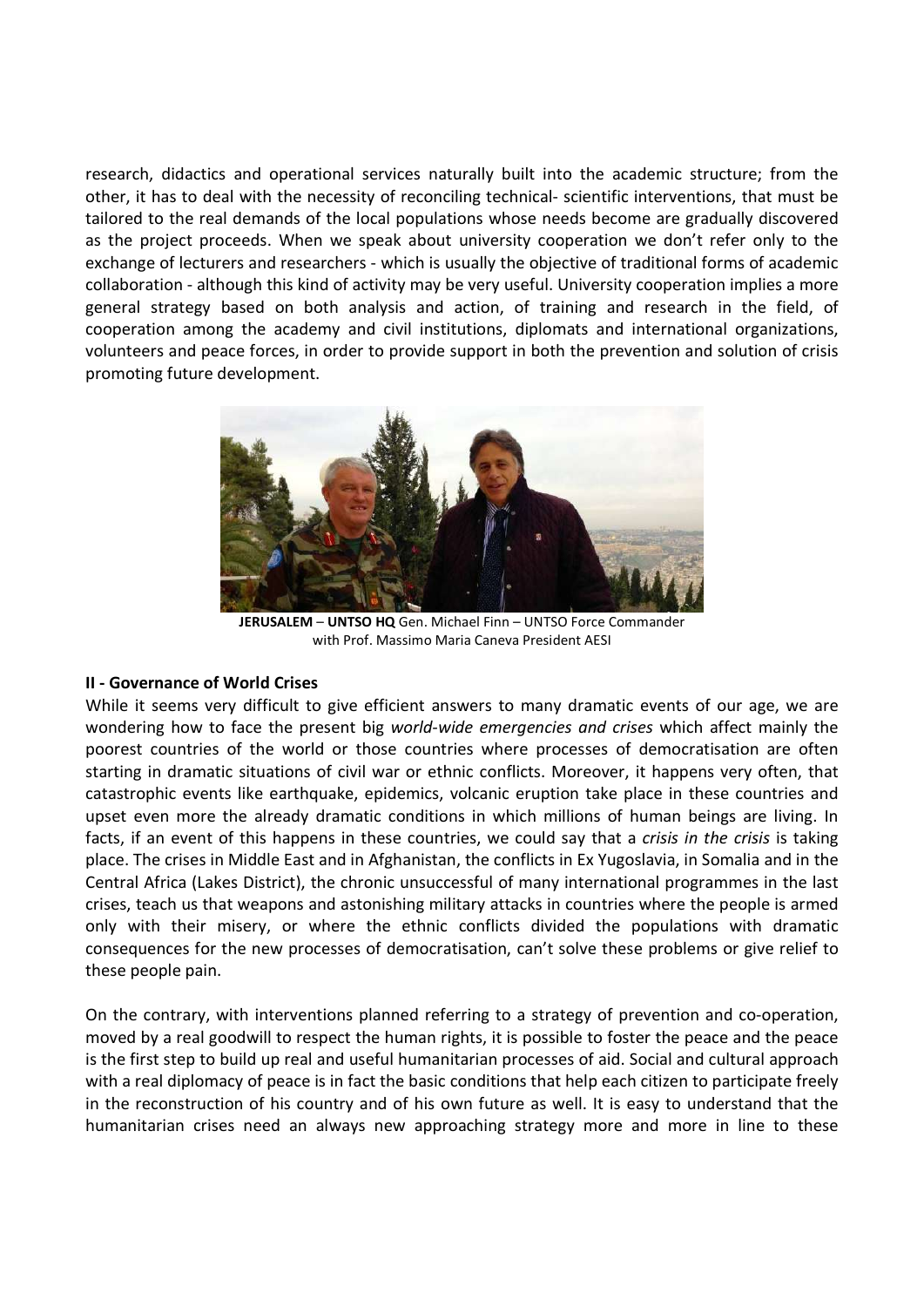situations, especially when destructive events, conflicts or civil wars throws such unstable the social balance into confusion.

If one of the basic challenges of the 21st Century is, undoubtedly, international peace and security in the light of the new world balance, there are problems today can only solved by collective action at global level: there is a new thinking on the way to approach global issues for a "global public goods". New problems, new perceptions with specific solutions. This approaching strategy is a matter of culture as it is made not only of perfect knowledge of the theoretical elements of crisis management of humanitarian crises, but also of the capability to understanding the real comprehensive needs of these populations, theirs historical and cultural roots in order to give efficient answers, promoting the development even the first phases of the aid. For this reason, the international community must propose itself as a protagonist of a new strategy to intervene in crisis areas, a strategy based on a real and adequate foreign policy and on a common security policy. Such strategy must represent not only the expression of diplomatic, economic and military action, but also be able to set its roots in the common goal of development a strong humanitarian culture of solidarity capable of understanding providing quick and efficient answers in human and professional terms.



**SARAJEVO - HQ EUFOR - RECTORATE UNIVERSITY** Commander EURFOR with President AESI (left) With Rectors of Universities of Sarajevo and Belgrade (right)

## **III - University Cooperation and Humanitarian Crises**

In this context, the university assumes a central position and particular importance. First of all, because the university is the main place where to educate and to promote in the new generations the achievement of human rights which are the basic elements to spread in the society the development of a real culture of respect of human being and solidarity. Moreover, the university has a role to give to their students the capability to understand the importance of dedicating their professional skills in humanitarian issues. The emergency situations are more and more involving us and let us understand what a mature and developed society is able to give in terms of human, scientific and organising mobilisation.

The central position of the university doesn't mean a sort of elicit action even if it could seem like this. What we could like to point out is, on the contrary, that only the enlargement of human mind through the scientific research, enriched with the personal experience on the field, can foster a more careful analysis of the problems and broad-minded approach to the human being and his needs when is in the emergency situations. This university methodology is useful instrument to stimulate the cooperation between people and between individuals. It seems anyway to be the case of underling that when we speak of *university co-operation* in the field of humanitarian crises we don't want to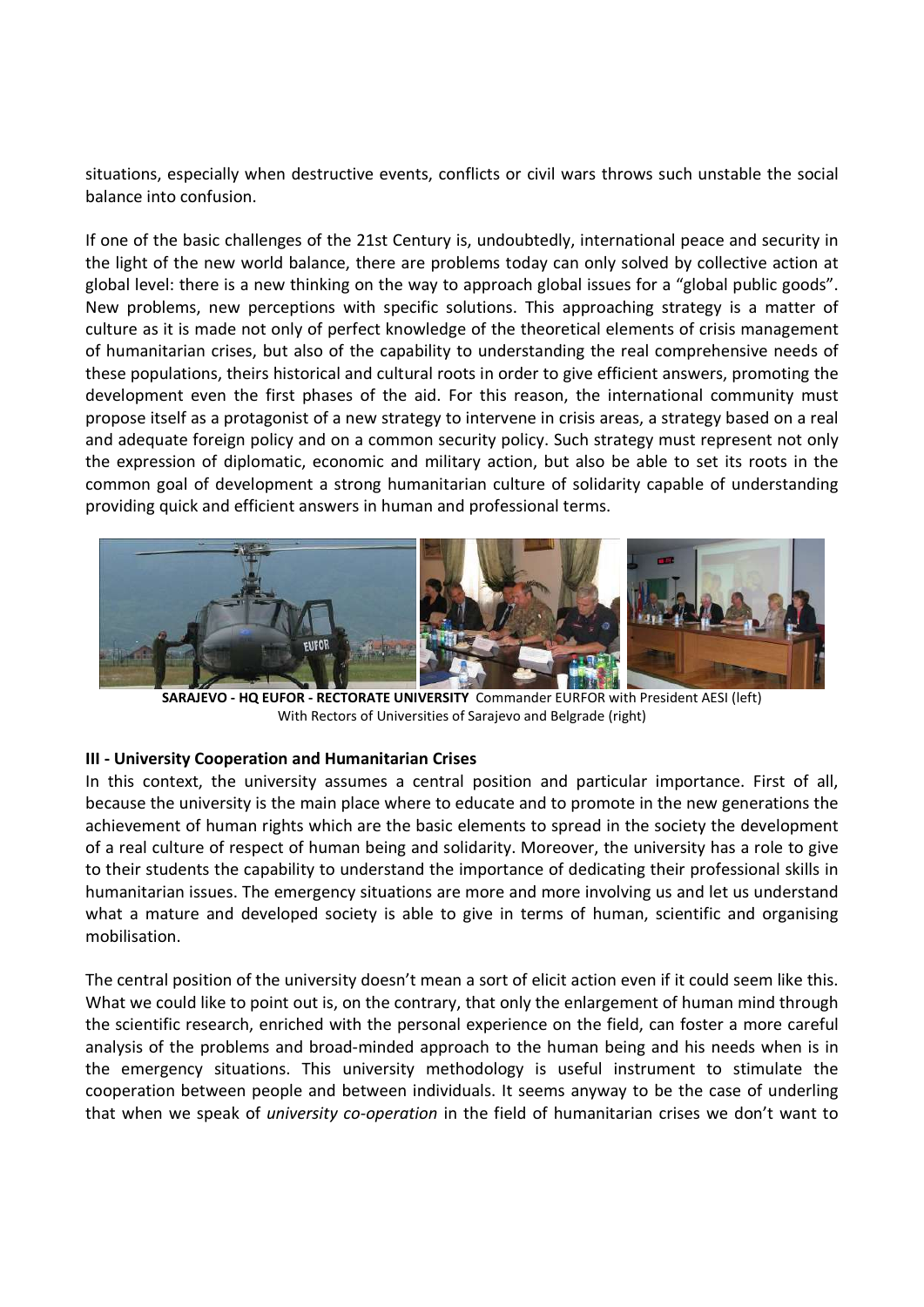mean the only exchange of lectures and researchers which is usually done in the academic collaboration, even if also this kind of activity seems to be useful.

*University co-operation* is in fact a more general approaching strategy which is made of analysis and action jointed together, of training and research on the field in co-operation between academic world and civil institutions, international organisations, volunteers, etc. in order to make possible prevention of crises and humanitarian assistance at the same time. That is to say it is not enough to be an expert of this specific field in order to work out such a program. In any humanitarian crises the effects of the consequences of the catastrophic events involve the whole social community life thus requiring a comprehensive answer with a multidisciplinary approach. Thesocial life is not something added to the existence of human being but primary need of this natural as well as his protection and development in term of quality and security. Moreover, throughout the relationship and interaction with other people and public institution services the human being develops his personality. In every humanitarian programme it is necessary to take into account that the objective of an action aiming to analyse the humanitarian crises needs, must serious take into consideration, these issues, towards which the technical and cultural objective of all social organisation and their services must be directed.



**ROME FORUM AESI CASD** Seminar with Gen. Franco Federici AESI Scientific Committee Former UNIFIL Sector West Commander in Lebanon - Head of Opertions Department of the Italian Joint Operations Headquarters (JOHQ), Amb. Francesco Maria Talò - Italian Ambassador to NATO in Bruxelles and AESI Scientific Committee.

#### **IV - The Global Responsibility**

It seems to be necessary, to strengthen university training co-operation program on humanitarian affairs and crisis management analysing with a multidisciplinary approach the causes in which they happen to explode in crisis areas. Such training must be given to the students through courses in which tackles the humanitarian affairs in an integral way and through interdisciplinary – multidisciplinary didactic odules putting them in strict connection with new and efficient strategies.This approach is particular required in crisis areas where the impact of the events may be regarded populations already suffering social and economic chronic deprivations. It is not very easy to organise these programmes because it's necessary a very good experience with a personal human and professional maturity which are the most important aspects of the workers in this areas.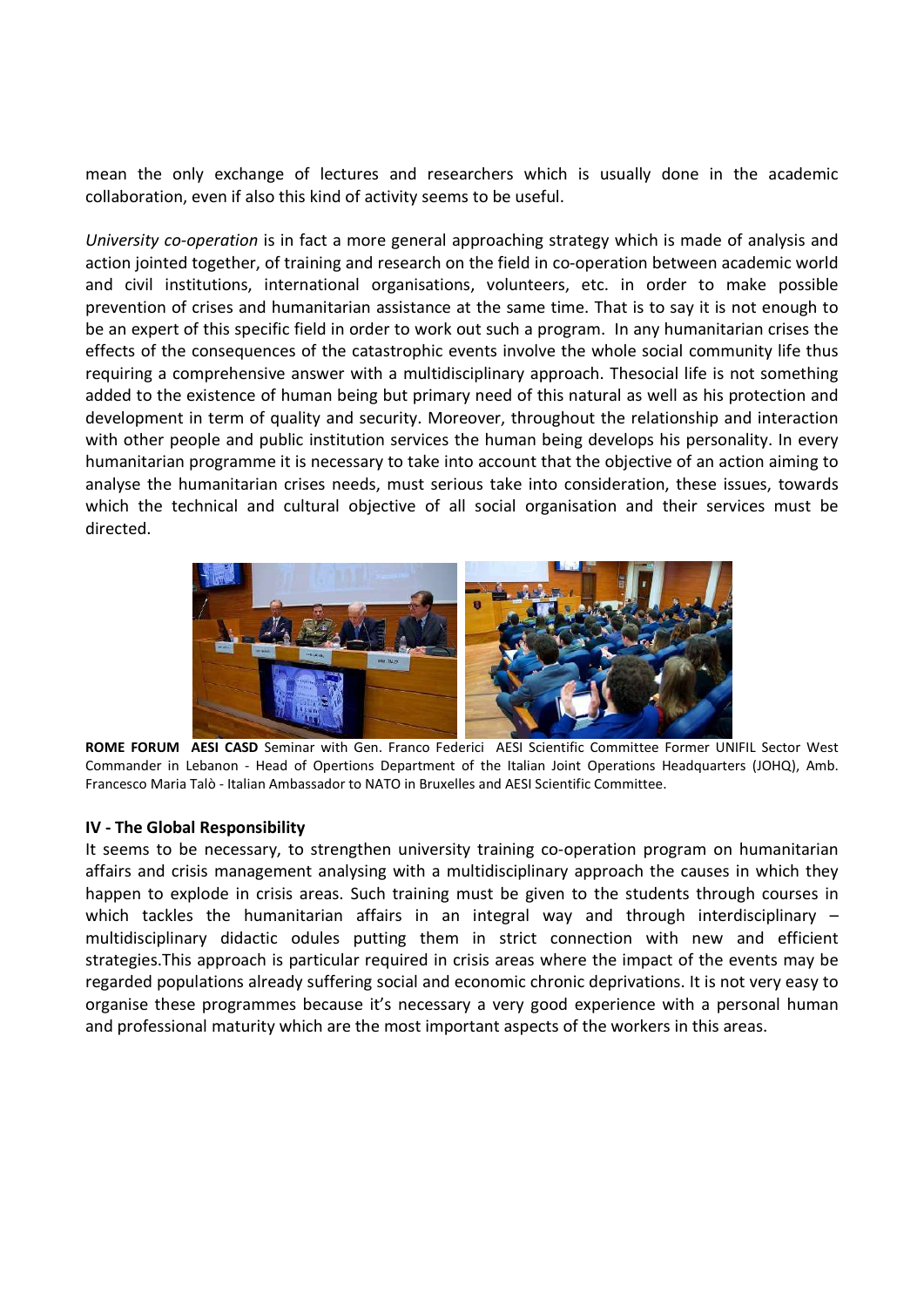

**WASHINGTON DC. ITALIAN EMBASSY** -FORUM AESI with American Universities (left) **US DEPARTMENT OF STAT**E – Meeting with Diplomat Desk Italy and Holy See (right)

This is also the urgent reason why it is essential to think over the role of university, which in addition to devoting itself to education and research, has to be able to educate for peace and civil cohabitation.In this regards, we don't need only well-trained experts with the capability of working out fast and efficient interventions, but we need also of people with this capability of understanding the different human situations offering to the needing populations efficient and rapid answers. All of this requires real new role of university, which it is not only thought of a place where people can exchanges ideas and deepen culture, but also and above all as an institution actively engaged in serving society. nterdependence, international co-operation, solidarity and collaboration between different nstitutions, International Organisations and Academic World are key-concepts to be practised in order to be able to prevent and to face these emergency and humanitarian crises, to carry out rapid and efficient programmes. The *global society*, which we are often specking about, will not exist until we will get used to referring to these concept of *global responsibility* in our everyday lives.



**ST. PETERSBURG AESI FORUM** with Rectors of State Economic and Vienna Universities (left) With Rectors and Minister of Foreign Affairs of St. Petersburg Government (Russian Federation) (right)

# **V – CONCLUSIONS :**

## **A. Cooperation strategies between universities, governments and citizens in strengthening good governance, locally, nationally and regionally**.

Universities in developing countries have unique challenges and constraints including often complex relationships with their governments. The knowledge and expertise which universities develop over time can also be placed at the service of governments who are undertaking complex reforms. cademics can provide government officials with in-depth policy options and advise them on how to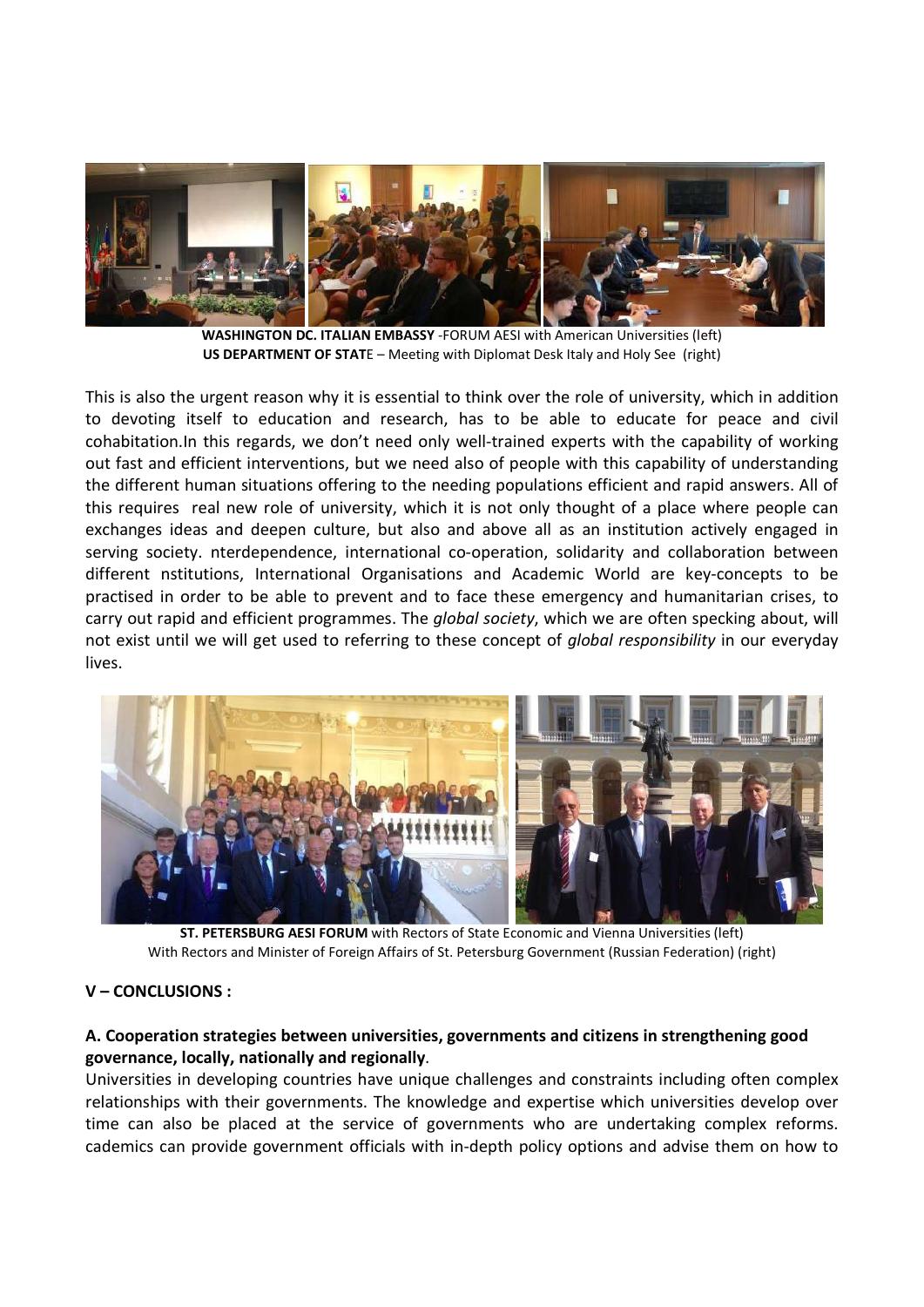conceptualize, design, implement and monitor reform projects. This happens in many developed and developing countries in various areas. However, it is important to discuss whether professors are neutral in providing policy advice and whether they are always best placed to advise governments.

## **B. The role of universities in leadership development**

Universities and institutes of higher education are the nurturer of society's next generation of leaders.In this age of globalization, the university's first task is to produce global citizens who are competent not only to 'conquer the marketplace', but also to understand and live in harmony with other cultures within its national borders and without. To fulfil this task, universities must be vigilant about emerging issues and trends in order to refine and, at times, reinvent their own curriculum to equip their students with needed life skills. There are universities that have been developing programs on management of innovative processes directed to top-level government officials. In general, leadership enhancement programs must be conceived and implemented with the aim of making leaders capable of effectively addressing the key issues of the 21 century. Given the increasing complexity of issues governments are faced with, leadership training needs to be interdisciplinary, international and inter-sectorial (involving public and non-profit organizations). Leaders have to develop cross-sectorial approaches to solving problems, including poverty reduction. Taking into account the present political environment in an increasing globalizing world, new areas of leadership competency need to be strengthened, in particular: diversity management; knowledge management; communication and ICT skills; horizontal management; results oriented performance management; resource and information management; partnerships and negotiating skills. The focus on the role universities can play in providing leaders with adequate skills and tools to tackle complex and challenging tasks and in developing continuous learning programs. The need for reform within universities will also be explored. Particular attention will be devoted to discussing how universities can ensure that their approaches and strategies in training and education respond to the effective needs of leaders.



**LEBANON – USEK** University with post graduate students (left) **UNIFIL HQ NAQURA** – With the Force Commanders Gen. Graziano and Serra (right)

## **C. The role of universities in situation of humanitarian crisis and post-conflict reconstruction: challenges, priorities and prospects**

The role of universities can be very important not only in creating the conditions for democratic dialogue, intellectual development, and citizenry but it can also play a significant role in providing support to emerging and actual conflicts. Universities have the potential to make valuable and diverse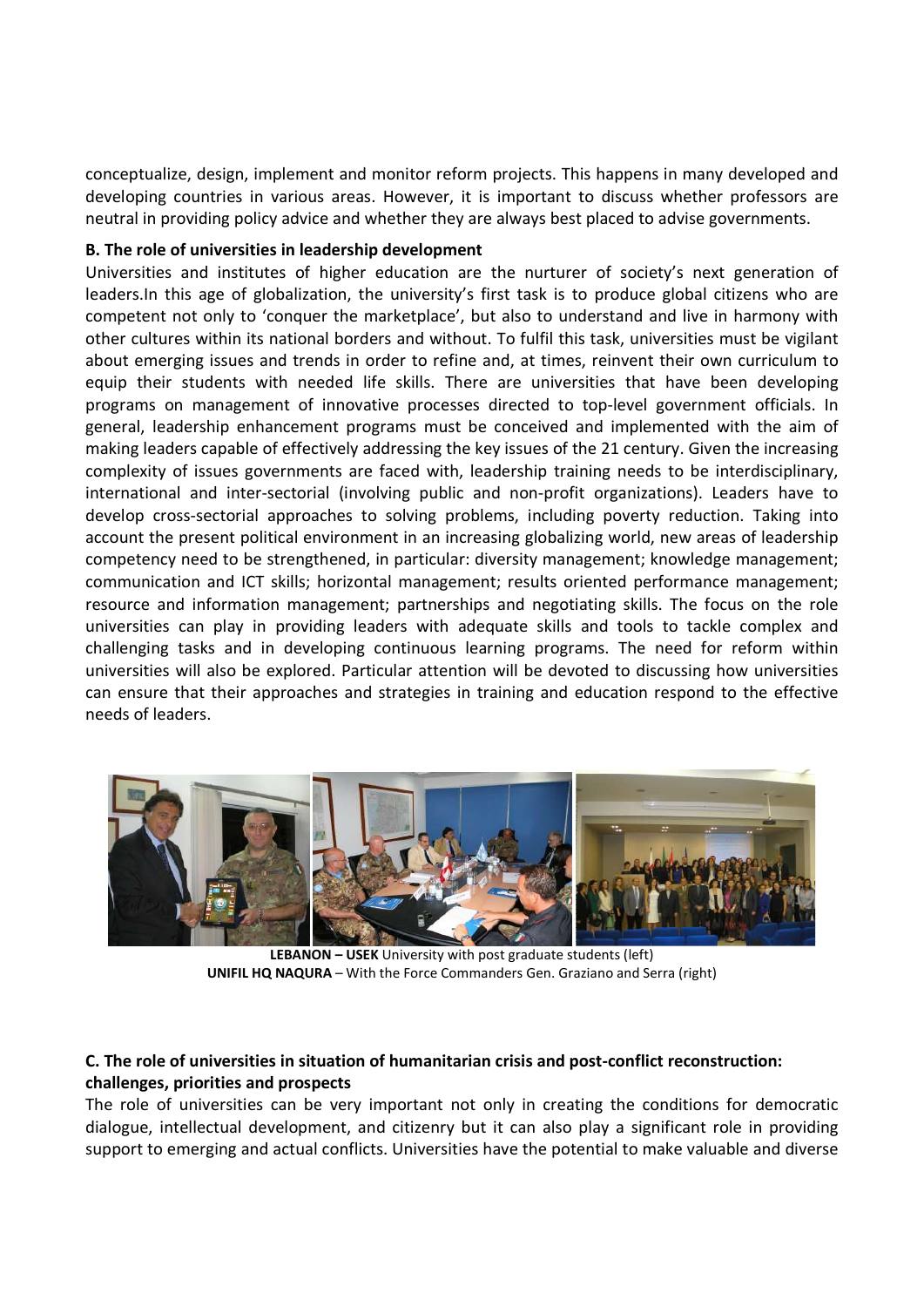contributions at different phases of the conflict cycle. The expertise residing in university faculties, teaching and research departments has historically played its part in responding to natural disasters and humanitarian crisis, assisting in peacemaking and providing human resources for post-conflict reconstruction. There are, however, also many challenges facing universities in these situations. In some cases, especially in post-conflict societies, universities as other institutions have been either devastated or are not functioning as they should. The question then is how to rebuild universities in this context. Moreover, in debating North-South mechanisms of collaboration, in particular in war torn societies, it is necessary to bear in mind that not always universities from the North are able to understand the complexities of highly divided societies and collaboration might not be as productive as one would hope for.

## **D. Experiences on cooperation programmes between universities and other organizations**

Universities in developing countries offer great expertise and resources to crisis situations which can be shared, especially at the regional level. Many universities are developing unique innovative Programmes, have experienced faculty members, and offer valuable resources for partnerships with international agencies. There are tremendous potential synergies for new linkages and collaboration. Universities are also developing full Peace Studies departments or at least special units or Concentrations within the traditional fields of international affairs and the like. Rather than separate the subject from the mainstream, some universities are going further by integrating conflict resolution skills directly into the curriculum of a broad range of professional studies, i.e. teacher training, law, human rights, business and public management, development studies, and other related fields. Similarly, universities have a deep reservoir of knowledge to share with students from other countries. These 'foreign or international' students acquire skills and professions greatly needed in their own countries, but they are equally a resource for the national students to learn about the developing world. Foreign students are also great resources and connectors for the university to link with students' local communities in developing countries.

## **E. Academic Collaboration is distinct from University Cooperation**

Universities can play a significant role in this new strategy, if they build partnerships with other relevant actors, including international organizations, diplomacy, peace forces and NGOs. Universities should not act as elite, far removed from real problems and challenges. On the contrary, universities and their faculty should be engaged in the field and share their expertise and knowledge as well as learn from other actors.



**NATO HQ NAPLES** - ADM James Foggo Commander (left) with Prof. Massimo Maria Caneva President AESI **WASHINGTON** - Prof. Massimo Maria Caneva AESI FORUM Jorge Washington University (right)